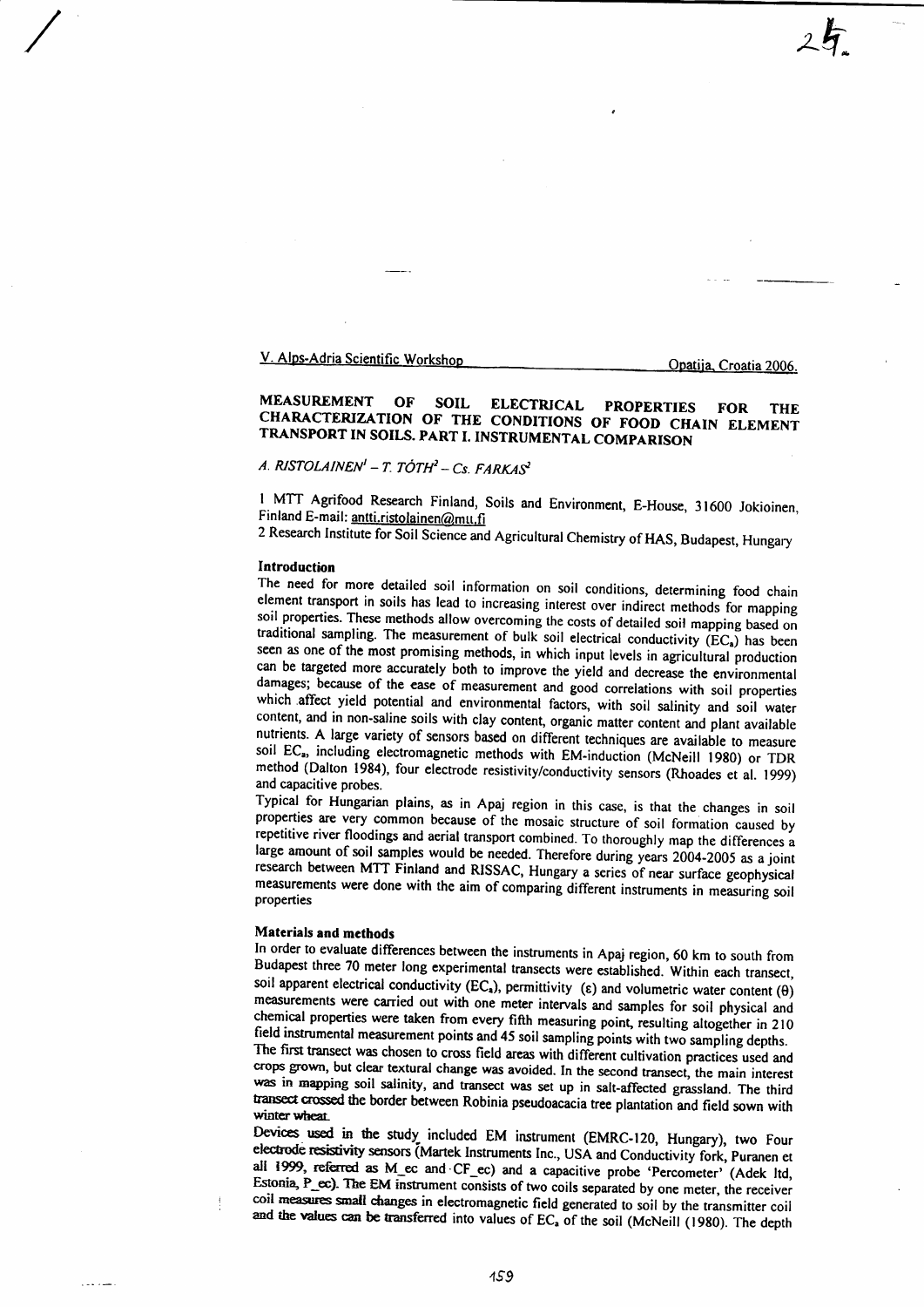response of instrument depends on coil spacing, measuring frequency and conductivity of soil, resulting in approximately 1.5 m and 1.0 m measuring depth when measured at soil surface and carried at the height of 0.70 m, re through outer electrodes and show conductivity readings. In general sensing depth is approximately half of outer electrode spacing (Rhoades et al., 1999). "Martek" uses dipole configuration with 0.90 outer electrode spacin approximately half of outer electrode spacing (Khoades et al., 1999). "Martek" uses dipole<br>configuration with 0.90 outer electrode spacing and the "Conductivity fork" "Wenner array"<br>with evenly spaced electrodes with 0.48 measuring depths approximately 0.45 m and 0.25 m, respectively. "Percometer" measures<br>only small soil volume (point measurement) and measurements were taken at the depth of<br>0.20 m. Soil moisture content and permittivity wa

Results and discussion<br>Correlation coefficients between the 8 instruments readings collected with five different instruments are presented in Table 1. The result of two DC devices (M\_ec and T\_ec) and that<br>of capacitive probe (P\_ec) were seemingly similar in measuring of soil EC<sub>a</sub> (R=0.76-0.99,<br>P<0.01). Main differences were caused capacitive soil moisture probes correlated well  $(R=0.81, P<0.01)$  in all three transects (Table<br>1). During the measurements, the prototype EM instrument confronted some problems in<br>stability and sensitivity, and in general

Table l. Correlation coefficients between different instrument readings in three transects ., ( $n=210$ ). Values in Bold are statistically significant ( $p<0.01$ )

|              |      |      | EM ground EM lifted M ec shallow | M_ec_deep | $CF$ $ec$ | P ec | Volw |
|--------------|------|------|----------------------------------|-----------|-----------|------|------|
| EM lifted    | 0.95 |      |                                  |           |           |      |      |
| M_ec_shallow | 0.76 | 0.84 |                                  |           |           |      |      |
| M ec deep    | 0.80 | 0.88 | 0.99                             |           |           |      |      |
| $CF \nccc$   | 0.79 | 0.87 | 0.98                             | 0.99      |           |      |      |
| P ec         | 0.89 | 0.95 | 0.92                             | 0.94      | 0.94      |      |      |
| Volw         | 0.36 | 0.25 | $-0.01$                          | 0.02      | 0.01      | 0.24 |      |
| P per        | 0.33 | 0.20 | $-0.04$                          | $-0.02$   | $-0.09$   | 0.13 | 0.81 |

Measured EC<sub>a</sub> values ranged from 5 mS m<sup>-1</sup> in sandy soil (soil moisture content 16 m<sup>3</sup> 100m<sup>3</sup>) to approximately 1000 mS m<sup>-1</sup> (40 m<sup>3</sup> 100m<sup>-3</sup>) in saline soil (Fig 1). EC<sub>a</sub> at saline soils exceeded reliable operatio

160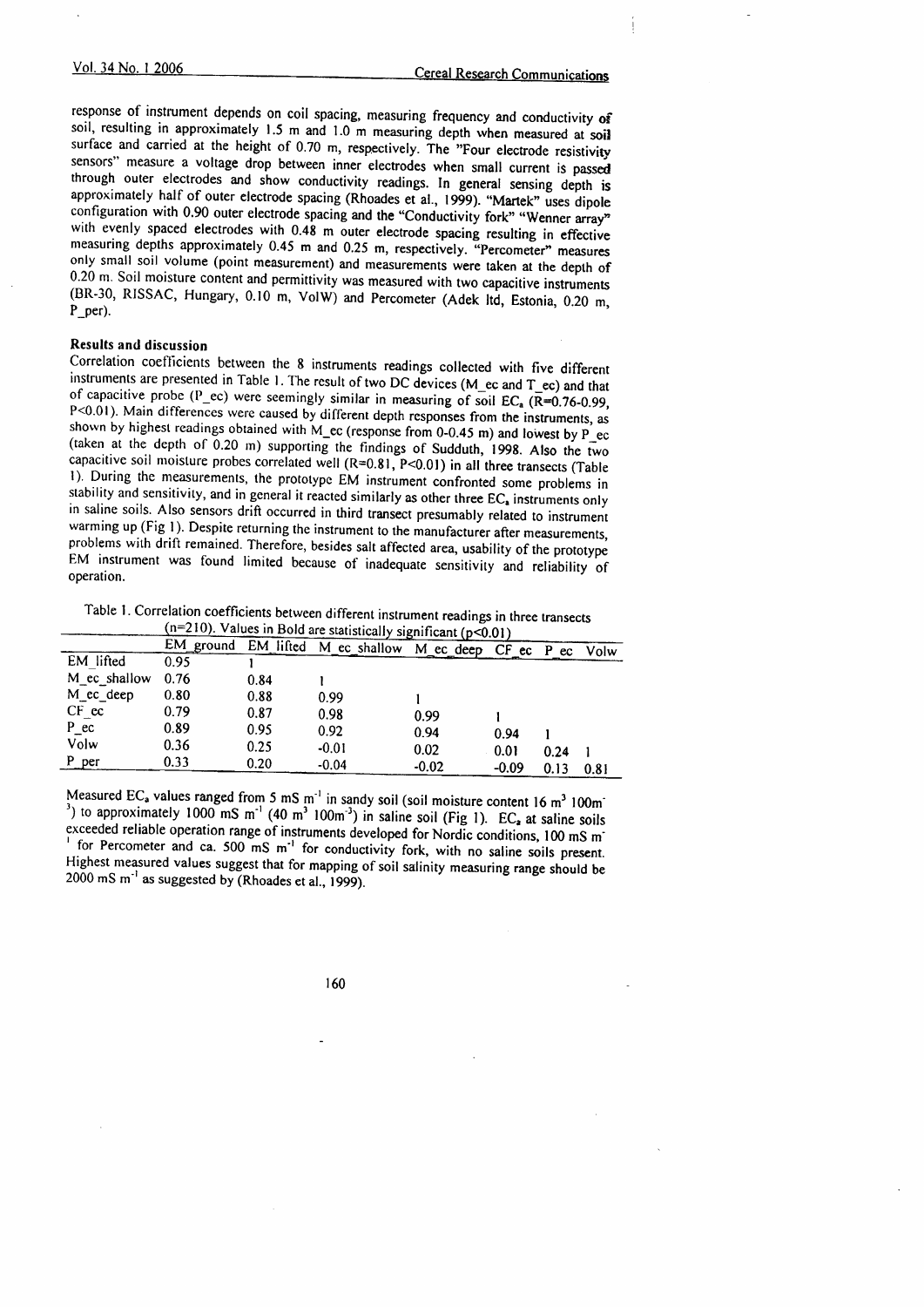

Figure 1.  $EC_a$  values measured with EMRC-120 lifted (0-1.0 m), EMRC-120 ground (0-1.5 m), Martek\_shallow (M\_ec 0-0.20 m), Martek\_deep (M\_ec 0-0.45 m), Conductivity fork (CF\_ec  $(0.25 \text{ m})$  and Percometer (P\_ec 0.20 m) in 3 transects

Both tested capacitive soil moisture probes were unsuitable for measuring soil water content in salt affected soils with high electrical conductivity. For both, reliable operation limit for  $EC_a$  was about 100 mS m<sup>-1</sup>, corresponding approximately to 1 mS cm<sup>-1</sup> soil paste EC. In salt affected areas measuring range for soil  $EC_a$  should exceed 1000 mS m<sup>-1</sup> with adequate sensitivity for mapping of soil salinity.

### Conclusions

Instruments with deepest depth response generally produced also higher EC<sub>a</sub> values, reflecting the gradient of salts and moisture in soil from surface to deeper layers. The EM instrument was less sensible to changes and not as stable as the others. Highest measured values suggest that measuring range should exceed 1000 mS m<sup>-1</sup> for mapping soil salinity. Capacitive soil moisture probes were unsuitable for measuring soil water content in salt affected soils with high elecirical conductivity. It was concluded, that the measured values reflected well differences in soil properties - e.g. soil texture, salt, water and organic matter contents of soil, - influencing food chain element transport and the applied methods can be used for mapping the spatial pattern of these properties.

## Acknowledgement

Authors acknowledge the support of the Hungarian Science and Technology Foundation (SF-3/03), of CIMO, Finland (KM04-1776) and the material assistance of HNSF grants T37731, T37364, T042996 and OM-4/015/2004, OM-4/064/2004 "NKFP" grants. A. R acknowledges a grant from August and Aino Tiura foundation. F. Cs. acknowledges the János Bolyai Research Scholarship of the Hungarian Academy of Sciences. Our thanks also to Experimental and Training Farm of Józsefmajor, Hatvan.